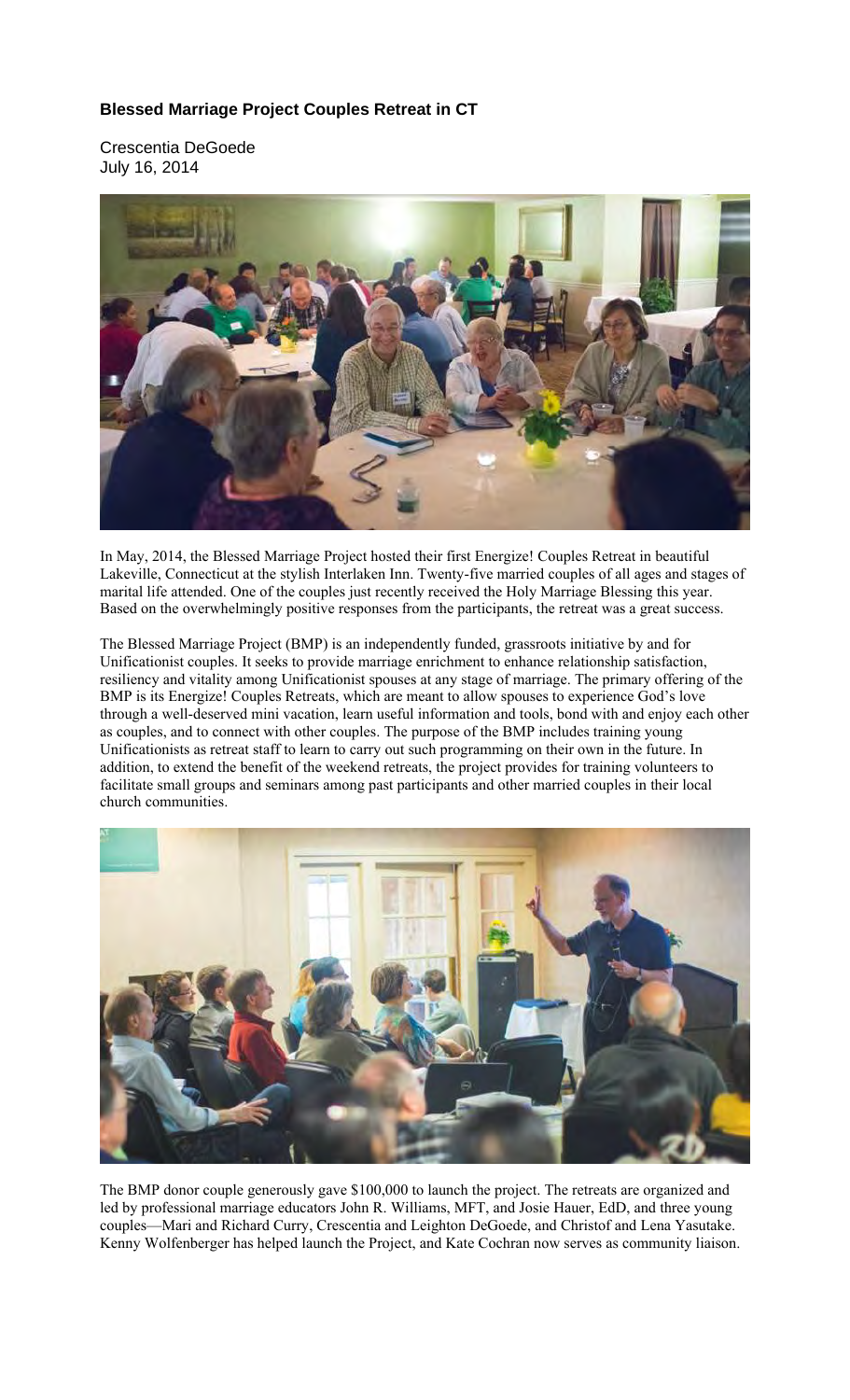

During the retreat, participants received fun, informative and interactive presentations on the basics of a strong marriage, handling disagreements, talking effectively, friendship and fun, and lovemaking. All presentations included numerous exercises that gave spouses a chance to discuss what they were learning with each other, and to practice using the new skills and techniques. In addition, there were optional sessions on enhancing sexual intimacy, harmonizing faith styles, working on hidden issues, the power to change the marriage and love strategies.



Couples lingered and talked over gourmet meals, chatted with old friends and made new ones. Each morning offered opportunities for Hoon Dok Hwe (scripture reading) and yoga. On Saturday afternoon the couples had several hours to relax and enjoy each other's company while taking advantage of the amenities of the resort—upscale guestrooms, a scenic lakeside path, a game room, volleyball and basketball courts and more. In the evening couples got dressed up and danced the night away, played games and posed for silly photos.

At the close of the weekend, the attendees expressed gratitude and testified to the vitalizing effect of the experience for their couples. Here's what some of the participants had to say in response to the question, "What did you enjoy most about the retreat?"

"The atmosphere of support and of working together on issues that others experience too makes it possible and safe to go places that are otherwise dangerous or difficult. [This] common experience will allow us to face issues more confidently in the weeks and months ahead."

"It was a relaxing environment with lots of young couples and old friends. I spent quality time with my wife, and all the lectures and break-outs were significant to me."

"I was able to dig more deeply into issues with my wife about different viewpoints and attitudes regarding sexuality. The presentation on 'Hot Monogamy' was great. There is often so much reluctance and embarrassment to talk about these things, and I hope that retreats like this will prompt more people to be more open–as True Father was."